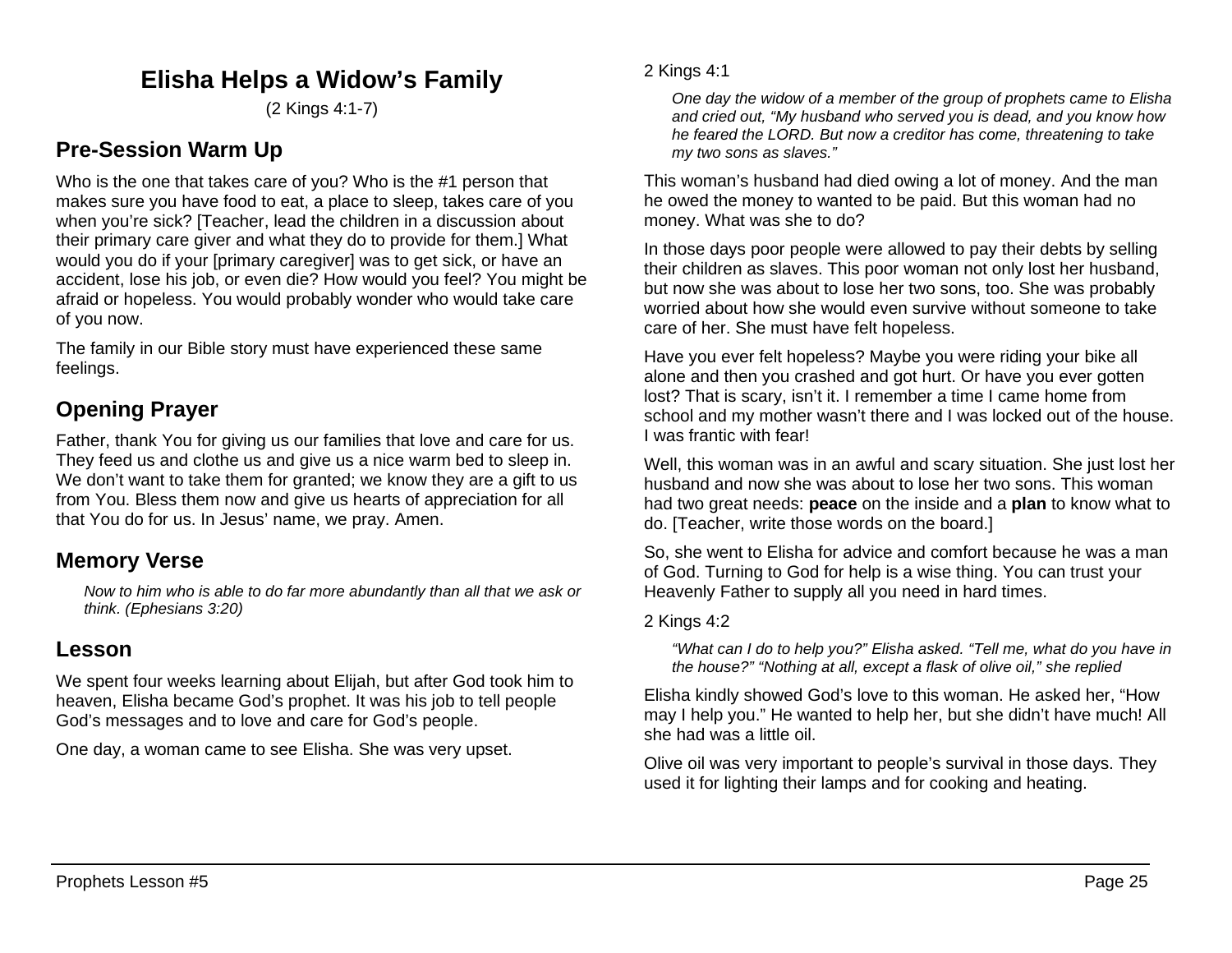Well, Elisha and the widow couldn't do much with just a little oil, but God could! So Elisha told the widow what to do. Having a **plan** gives you **peace** on the inside!

#### 2 Kings 4:3-4

*And Elisha said, "Borrow as many empty jars as you can from your friends and neighbors. (4) Then go into your house with your sons and shut the door behind you. Pour olive oil from your flask into the jars, setting each one aside when it is filled."*

God loved the widow and her sons very much! He knew about their needs and cared what would happen to them. God loves you very much, too, and wants to supply your needs, as well. But you must be willing to trust Him and obey Him, just like this widow did.

Elisha's plan might have seemed odd to this woman. She was told to go to all her neighbors and borrow all the pots and pans and bottles and jars they would lend to her. Her neighbors must have thought she was crazy, but she did it anyway because she trusted God.

#### 2 Kings 4:5

*So she did as she was told. Her sons kept bringing jars to her, and she filled one after another.*

The widow obeyed Elisha's command. She trusted God and expected Him to supply her needs. And, as she trusted and obeyed God, she was filled with **peace**.

The boys brought every kind of container the neighbor's would give them—big jars, small jars, pots and pans, cups and bottles. When the boys brought her the first jar, she filled it with olive oil from her jar the jar that had been almost empty the last time she looked. But she was able to fill that jar right to the top! Amazing! The boys brought her a second container. Again, she filled it with oil from her jar. When they brought her a third jar, there was plenty of oil to fill it, too.

God caused the oil to continue to flow until all the jars were full.

What would you have thought if you'd been there?

It may have seemed like a difficult or even silly thing to do, but the widow was depending on God to cause the small amount of oil she had to fill up all those containers.

#### 2 Kings 4:6

*Soon every container was full to the brim! "Bring me another jar," she said to one of her sons. "There aren't any more!" he told her. And then the olive oil stopped flowing.*

When they had filled every available jar with oil, the oil stopped flowing.

2 Kings 4:7

*When she told the man of God what had happened, he said to her, "Now sell the olive oil and pay your debts, and you and your sons can live on what is left over."*

Elisha told the woman to sell the oil and pay the money she owed and use the rest of it to take care of herself and her sons.

If you find yourself in a place of great need, remember that God can supply what you need, when you need it. And as you trust and obey Him, he will give you **peace** on the inside and show you His **plan** for your life.

### *Spiritual Lesson for us…*

Oil in scripture is a picture of the power of the Holy Spirit. God fills you with His power just like He filled that woman's jars with oil. But notice that the oil stopped flowing when there were no more jars to fill. The number of jars the woman's sons brought showed how much faith they had. They must have had great faith because they brought every jar they could get their hands on.

God's provision is as large as our faith and obedience. Be sure that you don't limit God's blessing by doubting His ability to supply all your needs.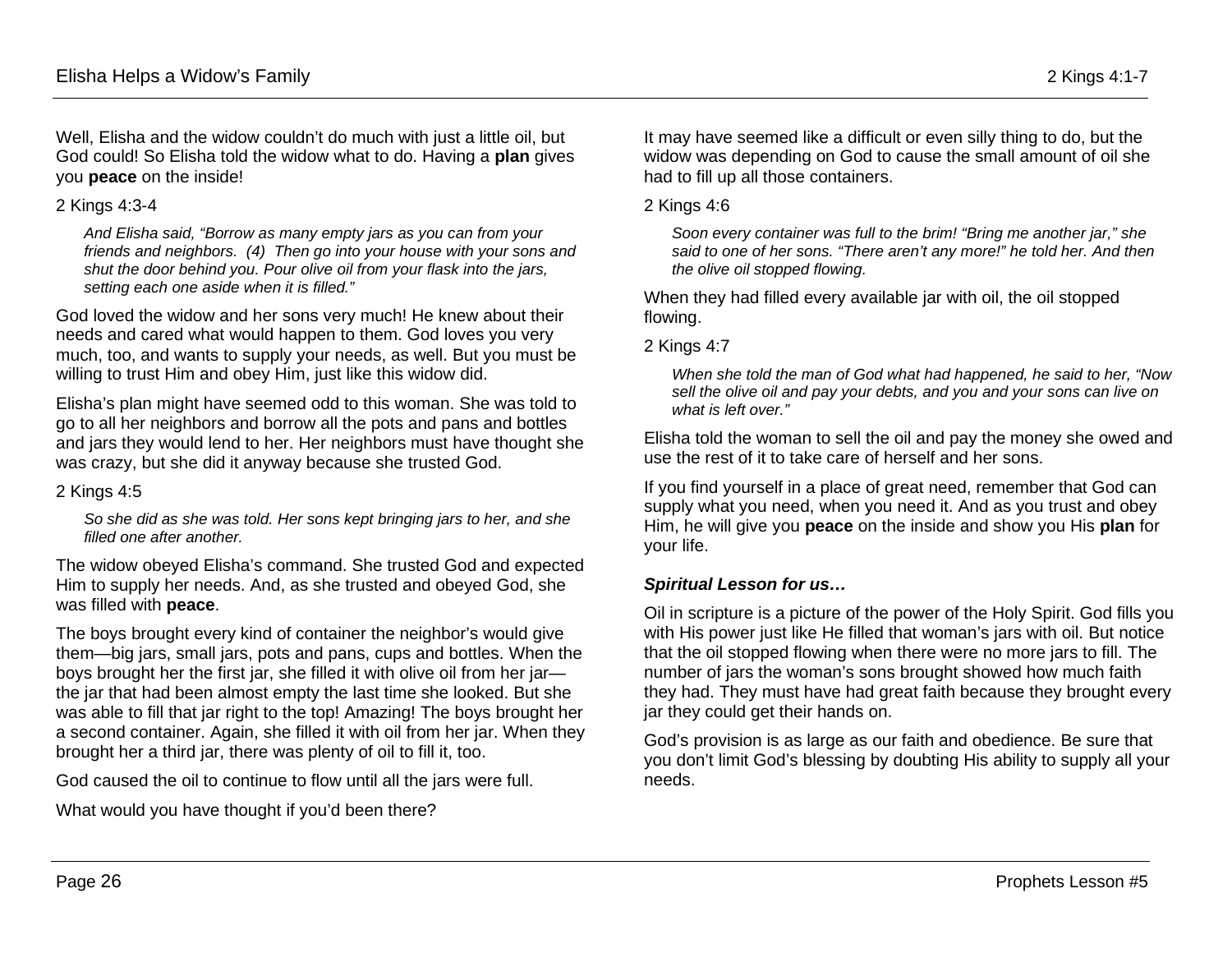#### Ephesians 3:20

*Now all glory to God, who is able, through his mighty power at work within us, to accomplish infinitely more than we might ask or think.*

# **Closing Prayer**

Father, we want to be filled with your Holy Spirit. Please guard our hearts from becoming hard and cold towards You. We want to be open and available for You to flow into our lives. In Jesus' name, we pray. Amen.

# **Learning Activities**

### **Craft Corner**

#### *Oil Painting*

#### **Materials**:

White paper, black permanent markers, crayons, newspaper, baby or cooking oil, pie tins or jar lids, cotton balls.

### **Preparation:**

- Cover the tables with newsprint
- Pour small amount of oil into pie tins or jar lids

### **Procedure**:

1. Using black permanent markers, write "God Supplies Our Needs" in big out-lined letters. Or use the pattern on the last page.





- 2. Using bright-colored crayons, color in the spaces (some spaces may be left white.)
- 3. Place papers face down on the newspaper and use cotton balls to rub oil over the back of the picture. Let the papers absorb oil for a few minutes; then students hold papers up to the light to see how the scenes have become transparent.

Note: don't use construction paper for this project, it absorbs too much oil. Use plain white copy paper.

### *Alternate Craft Idea: Bible Verse Jar*

Materials: String or yarn, fine-tipped markers, glue, sequins.

#### Directions:

- 1. Enlarge the oil jar pattern.
- 2. Copy pattern on heavy paper.
- 3. Use markers to color the jar.
- 4. Cut yarn into two pieces to glue on the lines at the top and bottom of the jar.
- 5. Glue sequins on the circles.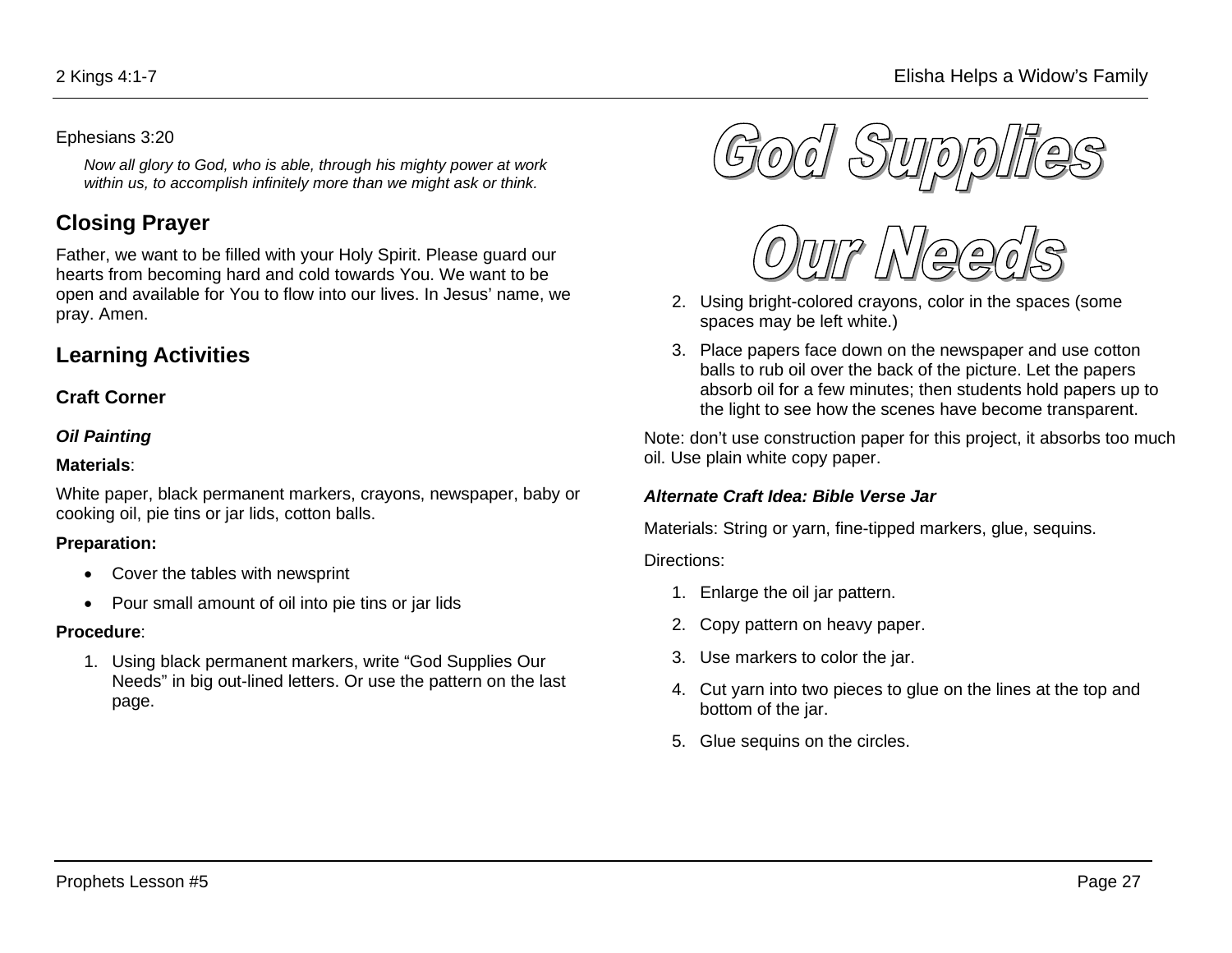

## **Game Center**

Make game cards using pictures of different kinds of pots or jars on the front. Write a number of points on the back of each. Use Velcro 'dots' to secure them to a felt board. Divide children into teams. For each correctly answered question, allow a child to choose a game card to discover the points they won for their team.

Or, use the following questions in a game of your choice:

- 1. Why did the widow feel scared and hopeless? (Her husband had died. She didn't have any way of getting money.)
- 2. Why were her sons going to be sold into slavery? (In those days poor people were allowed to pay their debts by selling their children as slaves.)
- 3. What were this woman's two great needs? (**Peace** on the inside and a **plan** to know what to do.)
- 4. When is a time a (mom) might feel like she has no one to help her?
- 5. Who are some people who might not have anyone to help them? (Homeless, single moms)
- 6. What did God give to the widow and her sons? (Oil)
- 7. Why was oil important to people in those days? (Olive oil was very important to people's survival. They used it for lighting their lamps and for cooking and heating.)
- 8. How can we receive more of God's power to care of others? (Pray and ask God for help to know right ways to help people who have no one to help them. Pray and ask God to help us notice people who need help. Read the Bible to find ways God tells us to help others.)
- 9. What is the name of the book which tells about Elisha and the widow and all the oil God provided? (2 Kings.)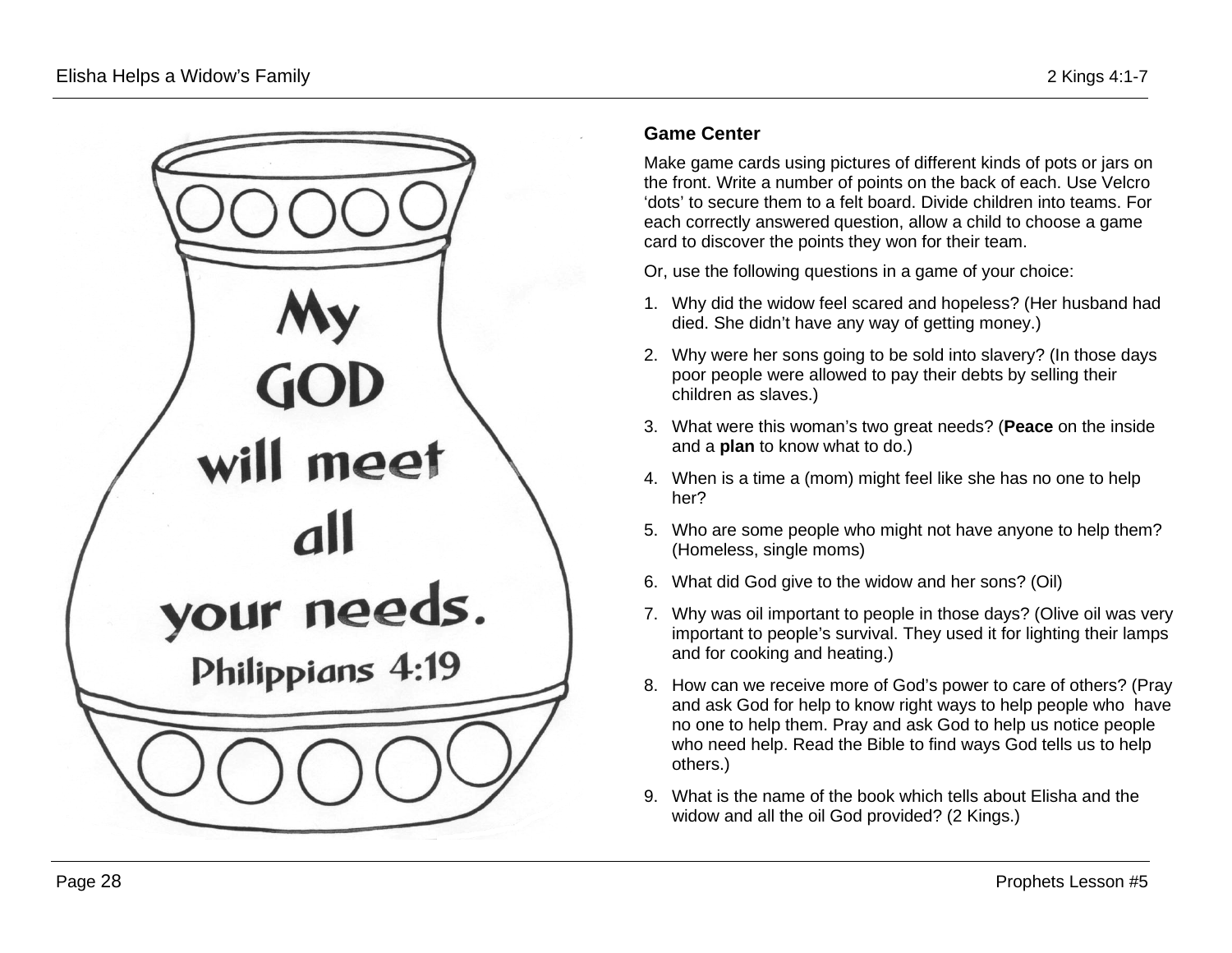## 2 Kings 4:1-7 Elisha Helps a Widow's Family

- 10. What stopped the oil from flowing out of the woman's jar? (No more containers were available.)
- 11. What did she do with all that oil? (She sold the oil and paid the money she owed and then used the rest to live on.)
- 12. What do you get on the inside when you trust and obey God? (**Peace**.)
- 13. What is oil a picture of? (The power of the Holy Spirit.)
- 14. The oil stopped flowing when there were no more jars to fill. What spiritual lesson does that teach us? (That we need to be open and available for God to flow into our lives.)
- 15. What do we need to do to be open and available for God to flow into our lives? (Trust and obey Him; don't doubt his ability to supply all our needs.)